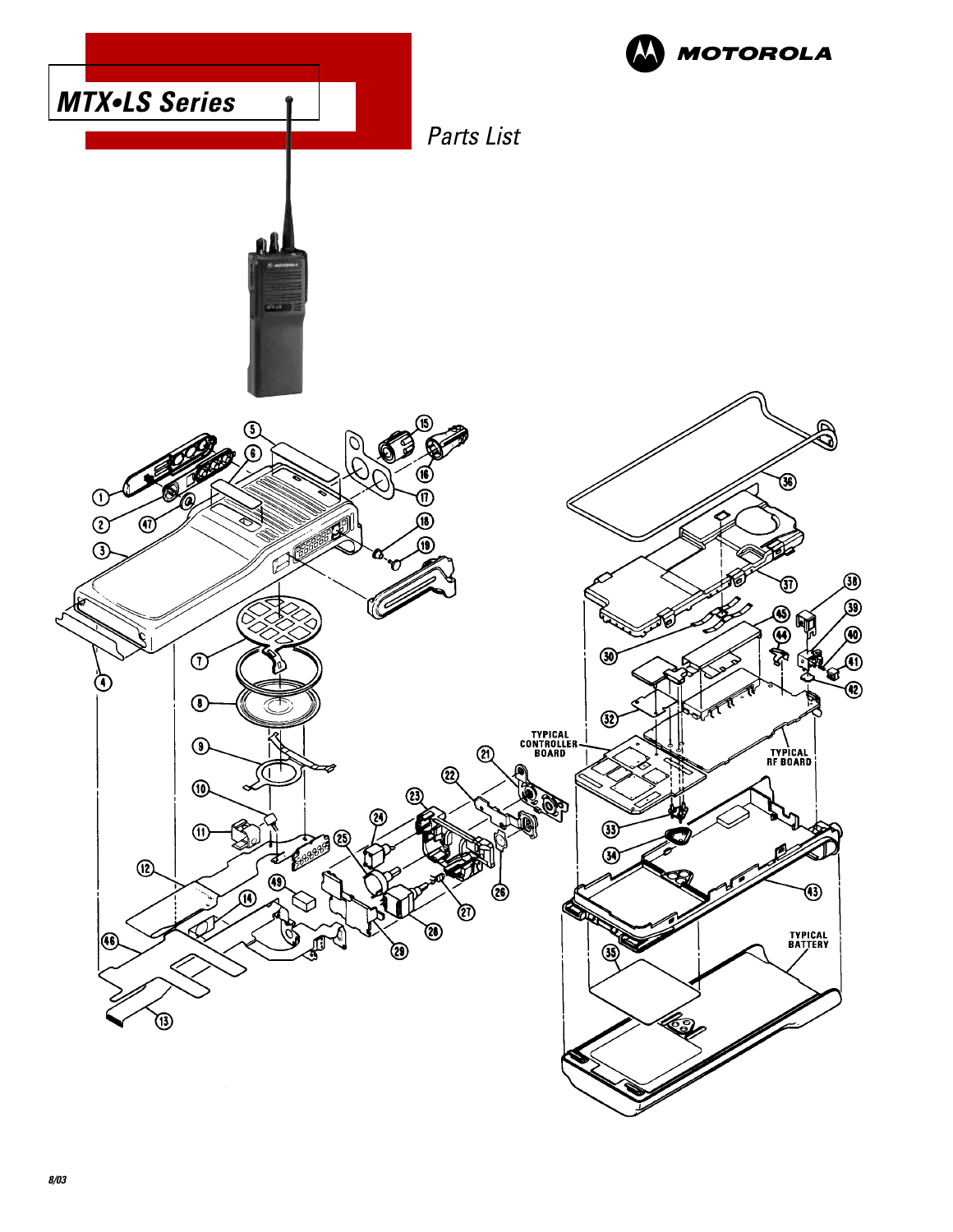

# **MTX•LS Series**

# Parts List

#### REF.

| REF.           |                   |                                   | REF. |
|----------------|-------------------|-----------------------------------|------|
| NO.            | PART NO.          | <b>DESCRIPTION</b>                | NO.  |
| 1              | 4505896U02        | Lever, PTT                        | 23   |
| $\overline{2}$ | 3205902U01        | Seal, PTT, and Actuator for S404  | 24   |
|                |                   | S405, S406, and S408              | 25   |
| 3A             | 1505627V05        | Cover, Front                      |      |
| 4              |                   | Label, Agency Approval; not field | 26   |
|                |                   | replaceable                       | 27   |
| 5              | 3305183R55        | Label, Motorola                   | 28   |
| 6              | 3305252X18        | Label, MTX-LS                     | 29   |
| 7              | 3505535X02        | Felt, Speaker                     | 30   |
| 8              |                   | Speaker (LS401)                   |      |
| 9              | 0705470V01        | Bracket, Speaker Retainer         | 31   |
| 10             |                   | Microphone (MK401)                | 32   |
| 11             | 1405330W02        | Boot, Microphone                  |      |
| 12             | 8405310W04        | Flex, Front Cover/Display         |      |
| 13             | 8405641V01        | Flex, Controls                    | 33   |
| 14             | 3905517V01        | Popple, PTT (p/o S406)            | 34   |
| 15             | 3605253V01        | Knob, On/Off/Volume               | 35   |
| 16             |                   | Knob, Frequency                   |      |
|                | 3605254V02        | 2-Frequency Radios                | 36   |
|                | <sub>or</sub>     |                                   | 37   |
|                | 3605254V01        | 16-Frequency Radios               | 38   |
| 17             |                   | Escutcheon, Control Top           | 39   |
|                | <b>1305872U02</b> | 2-Frequency Radios                | 40   |
|                | 0r                |                                   | 41   |
|                | 1305872U01        | 16-Frequency Radios               | 42   |
|                |                   |                                   | 43   |
| 18             | 3205160W01        | Seal, Actuator; for S101          | 45   |
| 19             | 2205159W01        | Pin, Actuator; for S101           |      |
| 20             | 3205514W01        | Seal, Accessory Connector         | 46   |
| 21             | 3205177Z01        | Seal, Control Top                 | 49   |
| 22             | 3205178Z01        | Seal, Emergency Button            |      |

| ref. |                   |                                       |
|------|-------------------|---------------------------------------|
| NO.  | PART NO.          | <b>DESCRIPTION</b>                    |
| 23   | 2705877U01        | Housing, Switch                       |
| 24   |                   | Switch, Toggle (S402)                 |
| 25   |                   | Potentiometer/Switch,                 |
|      |                   | On/Off/Volume Control (R401/S403      |
| 26   | 3905329W01        | Popple, Emergency Button              |
| 27   |                   | LED (CR702A/CR702B)                   |
| 28   |                   | Switch, Frequency (S401)              |
| 29   | 1505632V01        | Cover, Switch Housing                 |
| 30   |                   | Spring, PA; not field replaceable,    |
|      |                   | order front shield (item 37)          |
| 31   | 4205507X01        | <b>Strain Relief</b>                  |
| 32   |                   | Connector, Strip (P301/P704)          |
|      | 0r                |                                       |
|      | 8405333W03        | Flex, Jumper (early version radios)   |
| 33   |                   | Plug, Connector (P404)                |
| 34   | 3205820V02        | Seal, Connector Plug                  |
| 35   |                   | Label, Rear; Information;             |
|      |                   | not field replaceable                 |
| 36   | 3205176Z01        | "O" Ring, Contoured/Seal, Antenna     |
| 37   | 2605891U02        | Shield, Front                         |
| 38   |                   | Switch, RF (S101)                     |
| 39   |                   | Label, Barcode; not field replaceable |
| 40   | 4105266V01        | Spring, RF Switch                     |
| 41   | 4405524V01        | Piston, RF Switch                     |
| 42   | 1405307X01        | Insulator                             |
| 43   | <b>REX4575A</b>   | Chassis (Rear Cover)                  |
| 45   | 3905838V01        | Contact, Antenna Shield Ground        |
|      |                   | (800 MHz and 900 MHz radios only)     |
| 46   | <b>7505334W01</b> | Pad, Sound Dampening                  |
| 49   | 7505393N33        | Pad, Shock                            |

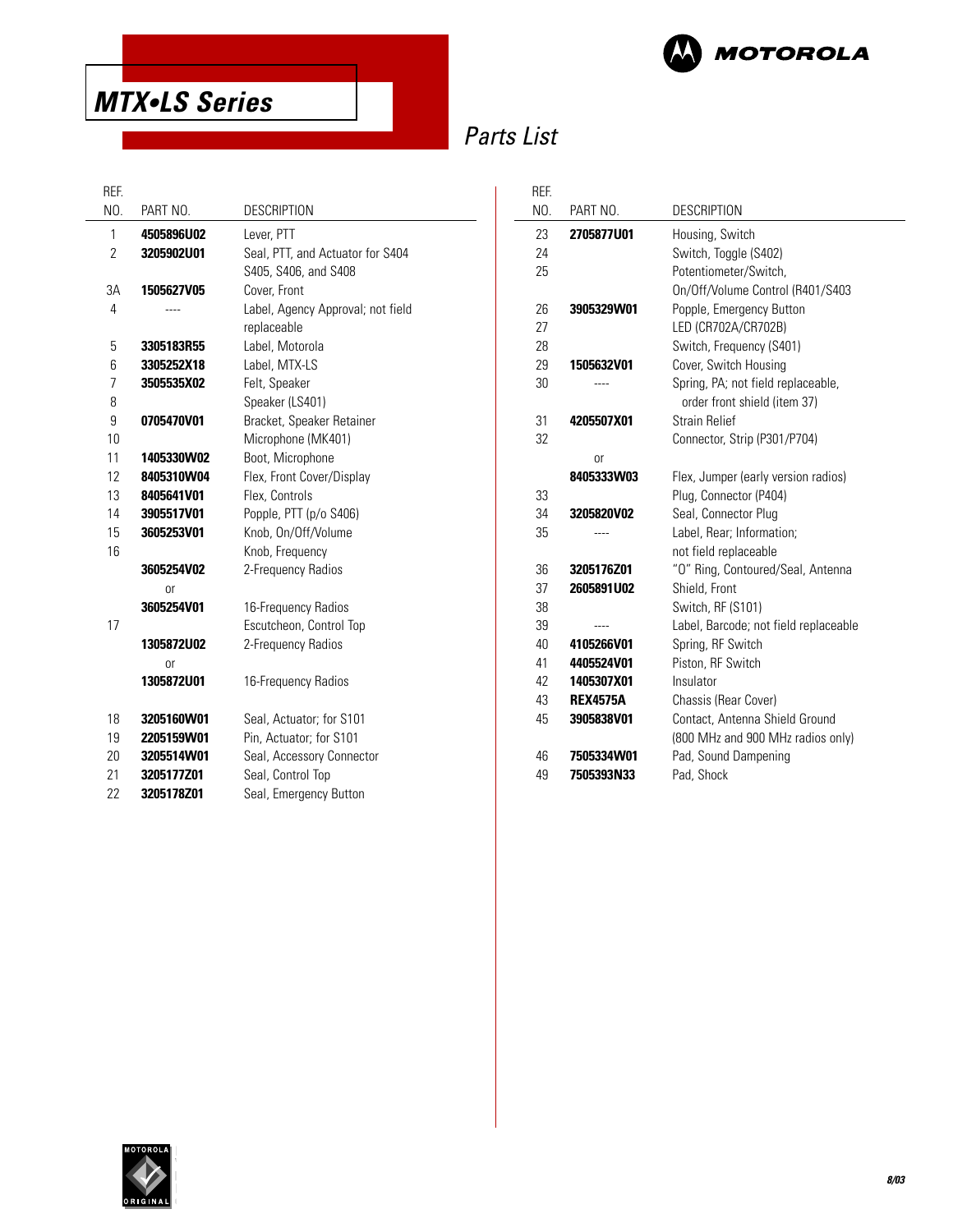



### **Chargers**

Single unit chargers are available in either desktop or compact styles for small system users. Multiple unit chargers can be wall or rack mounted and are ideal for multi-shift operations. All chargers are specifically designed to meet the requirements of batteries manufactured by Motorola. All chargers listed are rapid rate and will fully charge your battery in less than 3 hours.

#### **Single Unit Compact Bi-Chemistry Chargers – Rapid Rate**

The bi-chem charger has the power supply built into the line cord giving the user a smaller base unit for easier storage. It also utilizes an enhanced charging algorithm that will help maximize the life of your batteries. It will rapid rate charge both NiCd and NiMH batteries.

**RPX4747A** Compact Bi-Chem Charger, 110V

**RPX4748A** Compact Bi-Chem Charger, 230V Euro plug

**RPX4749A** Compact Bi-Chem Charger, 230V UK plug

### **Chargers**

#### **Multiple Unit Charger (MUC)**

Multi-unit chargers offer six pockets that can be used to rapid charge 1 to 6 batteries simultaneously. The batteries can be charged with the radios or separately. They will rapid rate charge both NiCd and NiMH batteries.

**NTN1177D** Six-Pocket, rapid rate110V

**NTN1178D** Six-Pocket,

rapid rate, 220V (supplied with 2 prong cord)

**NTN1179D** Six-Pocket,

rapid rate, 240V (supplied with 3 flat prong cord)

#### **MUC Accessories**

**NLN7967A** Wall Mount

#### **Travel Charger**

**RLN4884A** Travel Charger kit includes a cigarette lighter adapter attached to a rapid charger and mounting bracket. Allows radio to be used while it is charging.





### **Travel charger Mounting Bracket**

**0780384K84** Universal Mounting Bracket for Travel Charger. Includes screws and nylon cord.

### **Travel Charger AC Transformer**

Travel charger AC transformer adapts onto the cigarette lighter adapter cord to allow it to be plugged into an AC wall outlet for indoor use

**2580600E05** Transformer 120V (US)

**2580600E06** Transformer 230V (Euro)

**2580600E07** Transformer 230V (U.K.)

**2580600E08** Transformer 220V (Argentina)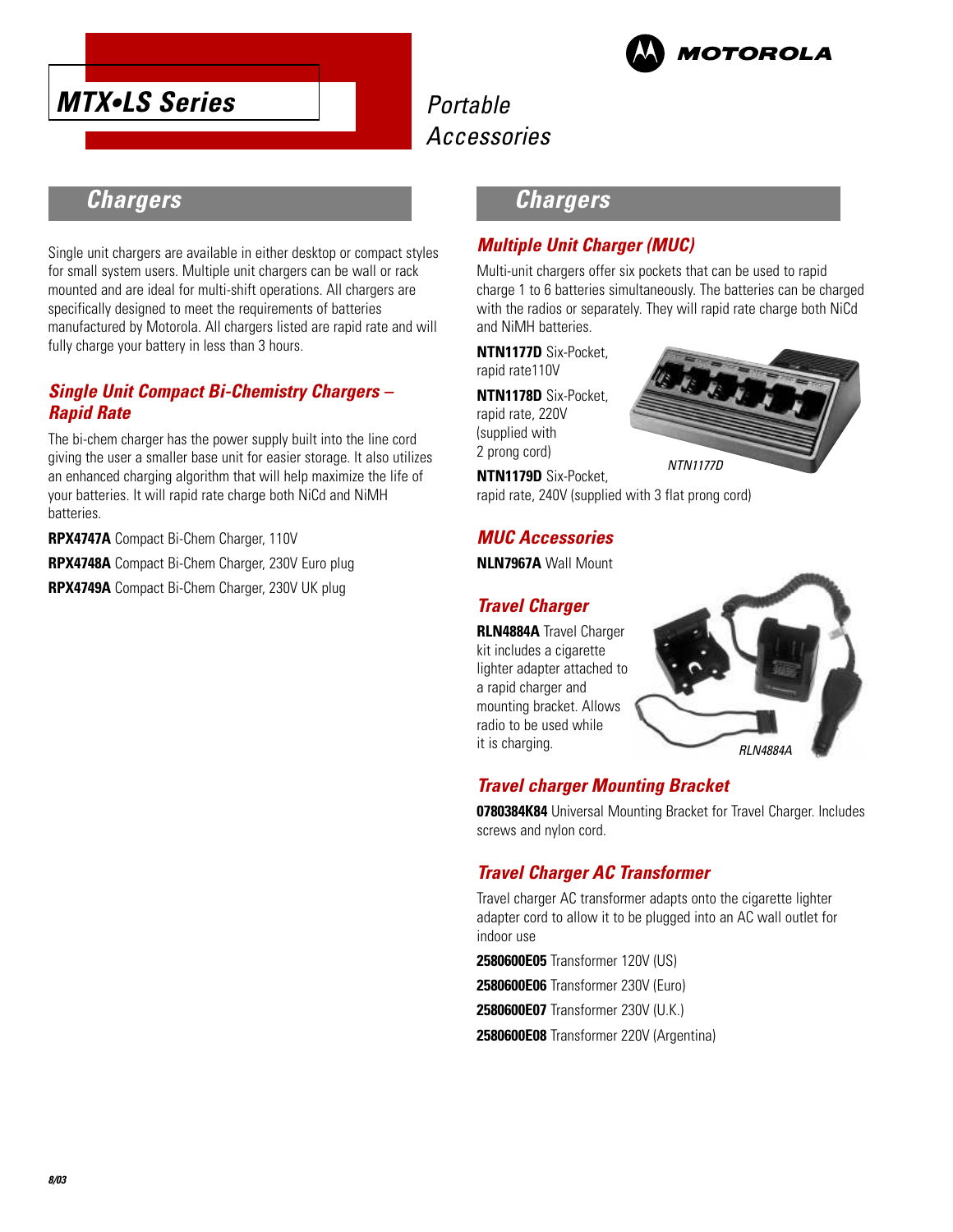

## **Motorola Conditioning Charger (MCC)**

The MCC will help extend battery life and enhance battery operation. It will safely condition and charge your specified nickel cadmium (NiCd) and nickel metal hydride (NiMH) batteries in approximately an hour.

**WPLN4090BR** MCC Kit, 110V AC; includes both base unit and 7V adapter

**MTX•LS Series**

**WPLN4091BR** MCC Kit, 220V AC; includes both base unit and 7V adapter

**WPPN4002BR** 110V AC Base Charge Unit Only (order adapter plate separately) WPPN4002BR

**WPPN4006AR** 220V AC Base Charge Unit Only (order adapter plate separately)

**WPPN4065AR** Multi-Unit Conditioning Charger Four Station Base 110V (order adapter plate separately)

**WPPN4004AR** 7 Volt Adapter Only

**3080384G15** Cigarette Lighter Adapter Cord; MCC multi-unit conditioning charger

**RLN4814A** Vehicular Mounting Bracket for single unit Motorola Conditioning Charger

#### **Battery Maintenance Systemplus (BMSplus)**

#### **Increase the useful life of your batteries.**

Using interchangeable battery adapters (sold separately), the BMS<sup>plus</sup> is capable of charging and discharging, analyzing, conditioning and cycle test on batteries; tracking battery voltage and capacity (mAh).

The BMSplus offers a 3 year warranty. Its easy-to-use design supports hundreds of 2-way, cellular, and camcorder batteries with printer port\* (Serial-RS-232C port – uses female 9-pin to male 25-pin cable).



WPLN4079BR

**WPLN4079BR** Six-Station, 110V AC, 50/60 Hz **WPLN4080BR** Six-Station, 230V AC, 50/60 Hz



TDN9435C

### **BMSplus Adapter**

**TDN9435C** Adapter Compatible with NiCd Batteries Only

**CDN6364A** Adapter Compatible with Both NiCd and NiMH **Batteries** 

\*Compatible with the STAR Micronics SP200 series printers, available from any STAR Micronics distributor, and other printers with STAR emulation.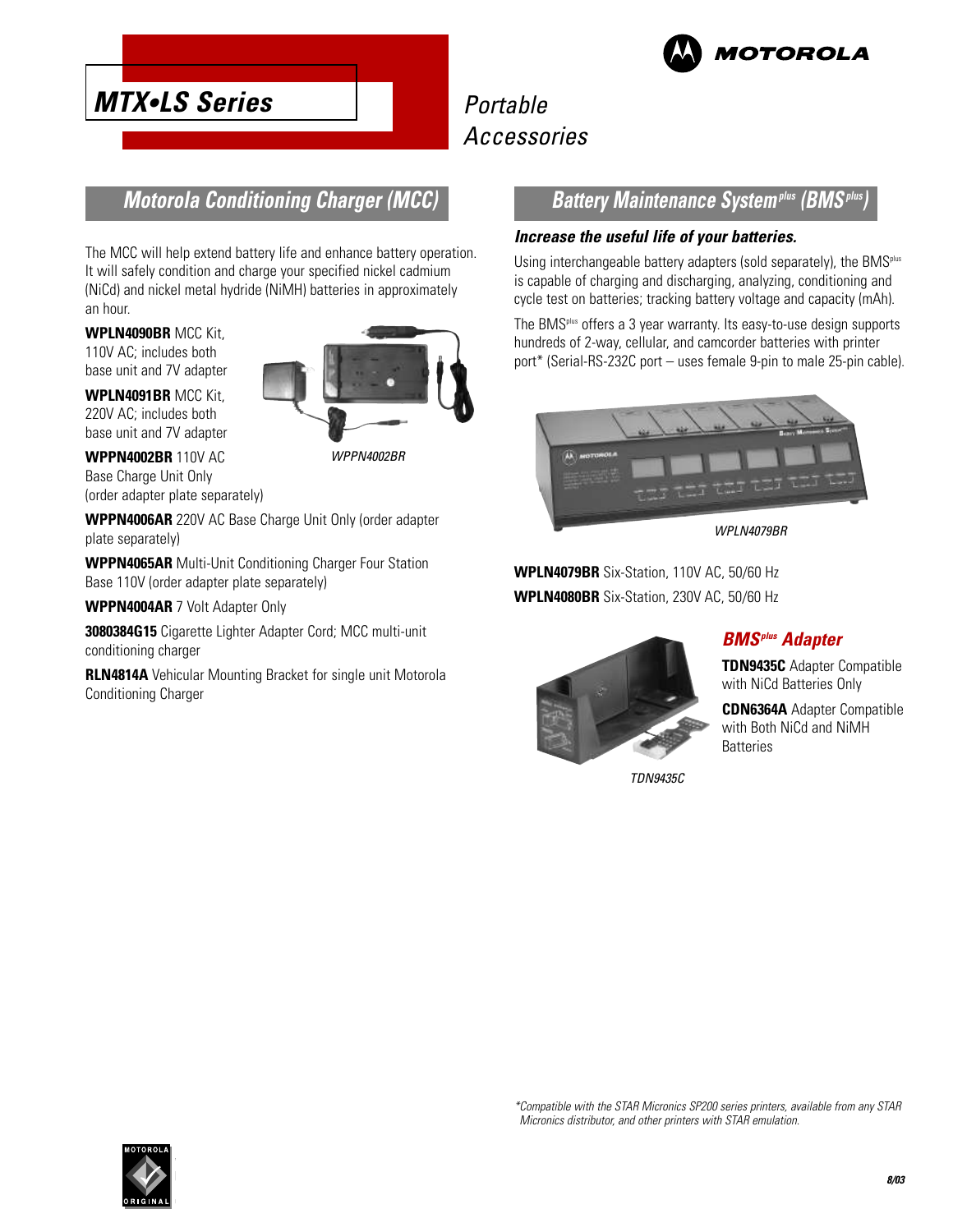



### **Battery Optimizing System II (BOS II)**



No other battery analyzer matches the speed, accuracy, and versatility of the Battery Optimizing System II. Ideal for large fleet, public safety, and all other users who rely on their battery performance. Now with increased power, more sophisticated programming options, and easier to use

WPI N4124AR

navigation paths, optimizing your batteries was never easier. Key features include:

- Support for NiCd, NiMH, Li-ion, and SLA batteries
- 100 watt power supply and programmable from 100 mAH to 4 amps per station
- Interchangeable adapters accomodate all major brands
- Includes a variety of user programs and allows for customizable programming
- Proprietary recondition cycle restores NiCd and NiMH batteries
- Increased processing power and testing resolution including a three minute Quicktest that measures the batteries State of Health (SoH)
- Printer output for reports and labels
- Three year warranty

**WPLN4124AR** BOS II, Four-Station, 100-240V AC (US line cord) **WPLN4125AR** BOS II, Four-Station, 100-240V AC (UK/Euro line cords)

#### **BOS II Adapter**

**RL-72403** Standard Adapter

#### **Vehicular Charger**

This 12V DC charger is ideal for mobile customers; it charges portable radio NiCd batteries in rapid charge mode (in less than 3 hours) until full charge is obtained and then switches to trickle charge mode. A microprocessor controls the charge rate. This durable unit comes with a



metal mounting bracket and is PAC-RT compatible. **TDN9816A** Vehicular Charger

## **Carrying Accessories**

#### **Carrying Cases**

A variety of carrying accessories are available for your comfort and convenience. The carrying cases are available in sizes designed to fit your radio & battery and permit audio to be heard clearly.

#### **Standard Belt Loop Carrying Cases**



**NTN7238A** Leather Carry Case with Belt Loop and T-Strap for use with high capacity battery

**NTN7239A** Leather Carry Case with Belt Loop and T-Strap for use with ultra-high capacity battery

**NDN4018B** DTMF Leather Carry Case with Belt Loop for use with high and ultra-high capacity batteries

**NTN7247A** Nylon Carry Case with Belt Loop and Strap for use with high and ultra-

NTN7247A

# **High Activity Swivel Carrying Cases**

The following carrying cases have a high activity swivel "D" button and belt loop. To remove case from belt loop, rotate case 180 degrees and slide case upward, out of the holder. Case stays on belt more securely in high activity applications versus standard swivel cases while allowing the radio to swing freely with body movements.

high capacity batteries

**NTN8035B** Leather Carry Case with 2.5˝ High Activity Swivel Belt Loop and T-Strap for use with high capacity battery

**NTN8037B** Leather Carry Case with 3.0˝ High Activity Swivel Belt Loop and T-Strap for use with high capacity battery

**NTN8036B** Leather Carry Case with 2.5˝ High Activity Swivel Belt Loop and T-Strap for use with ultra-high capacity battery



NTN8036B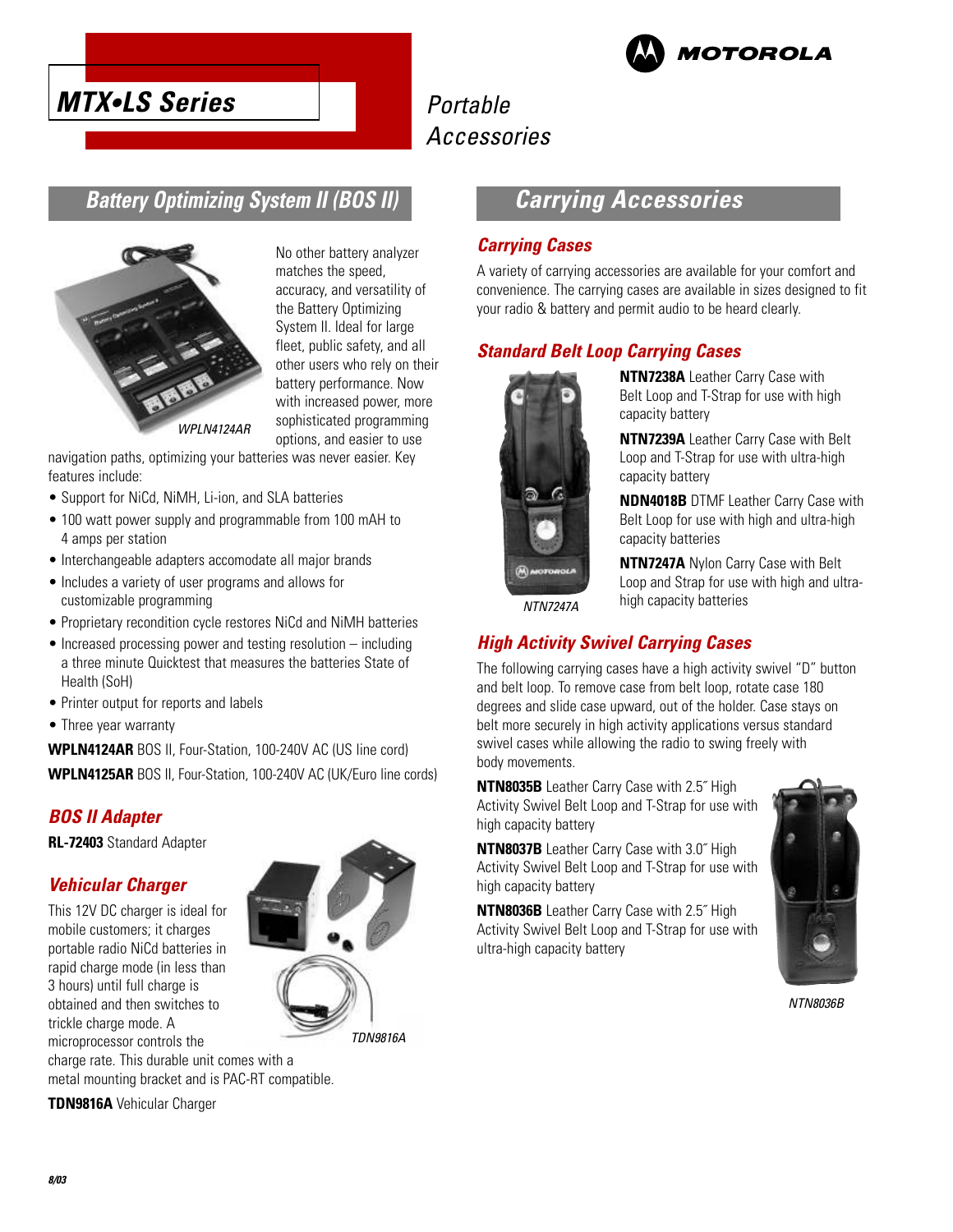

# **Carrying Accessories**

**MTX•LS Series**



**NTN8038B** Leather Carry Case with 3.0˝ High Activity Swivel Belt Loop and T-Strap for use with ultra-high capacity battery

**NDN4017B** DTMF Leather Carry Case with 3.0˝ High Activity Swivel Belt Loop and Antenna Strap for use with high and ultra-high capacity battery

#### NTN8038A

#### **T-Strap**

**NTN7782A** T-Strap for leather Carry Cases **NTN7376A** T-Strap for nylon carry cases

#### **Belt Loops**

**NTN8039B** 2.5˝ High Activity Swivel Belt Loop **NTN8040B** 3.0˝ High Activity Swivel Belt Loop

**Belt**



4200865599

#### **Carrying Strap**

**NTN5243A** Shoulder Carry Strap, allows easy carrying of radio in a case when not wearing a belt



**4200865599** 1.75˝ Wide Black Belt

## **Carrying Accessories**

#### **Swiveller**

**TDN9684A** Swiveller, includes clip button, holster and belt

#### **Swiveller Replacement Accessories**

**TDN9690A** Clip button, mounts on battery

**TDN9688A** Holster, compatible with all buttons

**TDN9687A** Belt, 2˝ nylon



TDN9687A

#### **Portable Radio Hanger**

The portable radio hanger slides over and hangs from the door panel in a vehicle. The radio's belt clip slides onto the portable hanger allowing convenient, easy mounting. Two sizes are available to fit door panels.

**TDN9327A** Portable Radio Hanger for door panels up to 2.75˝

**TDN9373A** Portable Radio Hanger for door panels up to 3.25˝



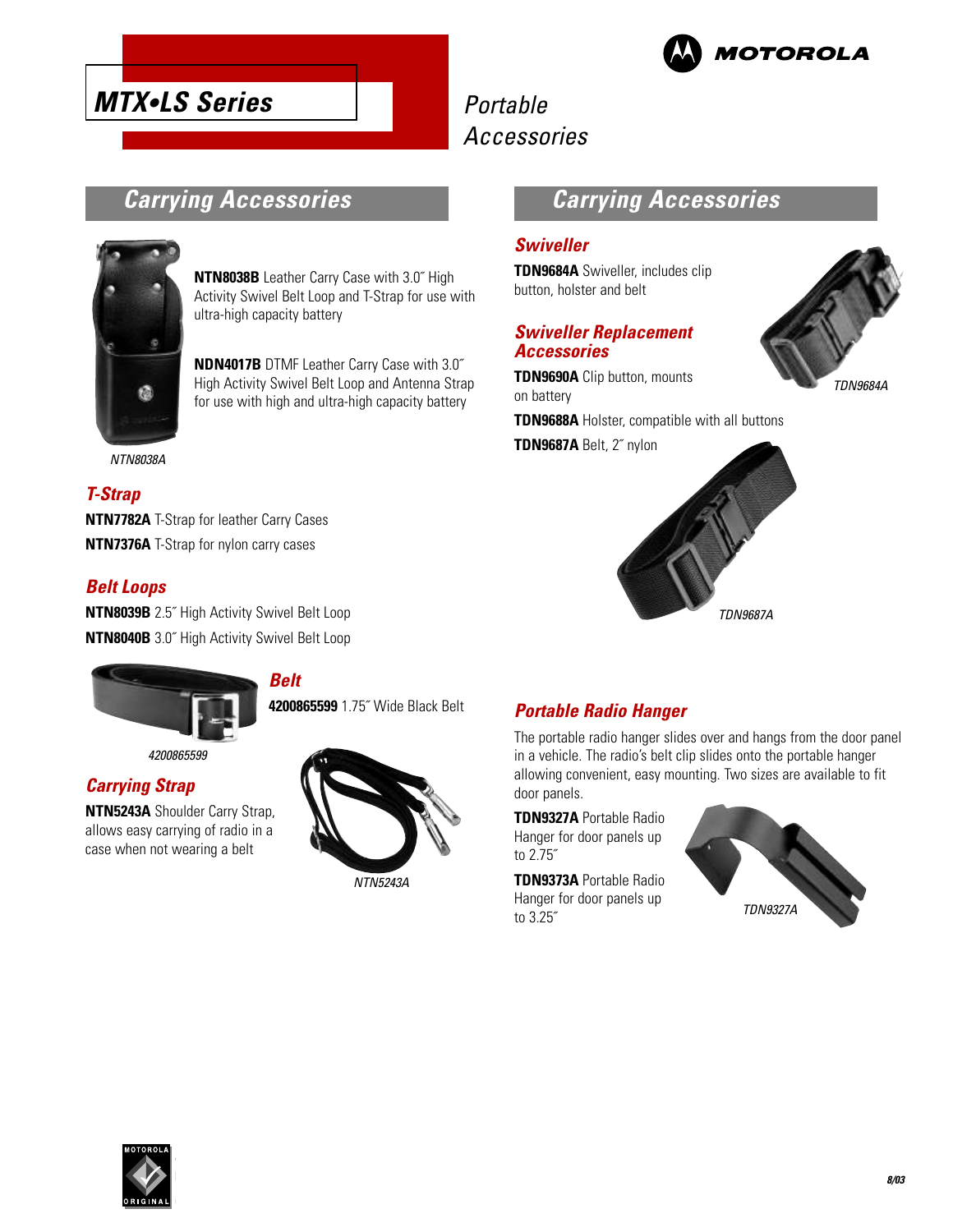



### **Carrying Accessories**

#### **Chest Pack**

Carry the radio mounted on chest with adjustable straps over shoulders and around waist.

**HLN6602A** Universal Chest Pack with Radio Holder, Pen Holder, and Velcro Secured Pouch

**1505596Z02** Replacement Strap for HLN6602A



All of the same features as the original chest pack (HLN6602A) plus break-away tabs that allow the entire pack to be pulled off with approximately 10 lbs. of pressure. Perfect for railroads, manufacturing locations, construction sites and anywhere safety is a concern.

**RLN4570A** Break-A-Way Chest Pack





RLN4570A



#### **RadioPAK™**

**RLN4815A** Universal RadioPAK™ with Radio Holder. Worn around waist with adjustable belt. Includes attached 6˝ by 8˝ zippered pouch for other job necessities.

**4280384F89** Universal RadioPAK™ belt lengthener; fits waists larger than 40˝

### **Audio Accessories**



#### **Remote Speaker Microphones (RSM)**

Allows you to talk and listen without removing the radio from the belt case or charger. Ideal for high noise level environments. These water resistant microphones include 6.0' coil cord assembly, 3.5mm earjack, swivel clip and quick disconnect latch.

**\*NMN6193C** Remote Speaker Microphone

**\*NMN6191C** Noise Cancelling Remote Speaker Microphone

**0104010J46** Replacement Coil Cord Cable Assembly for Remote Speaker Microphones

### **Public Safety Speaker Microphones (PSM)**

Public Safety Speaker Microphones include straight cord assembly, 3.5mm earjack, swivel clip, quick disconnect latch, antenna connector, and receiver, audio high/low volume push button. Antenna must be ordered separately. Use radio antennas on page 253.

**\*NMN6228C** 30˝ Noise-Cancelling Public Safety Speaker/Microphone, straight cord

**\*NMN6243B** 18˝ Noise-Cancelling Public Safety Speaker/Microphone, straight cord

**\*NMN6244B** 24˝ Noise-Cancelling Public Safety Speaker/Microphone, straight cord

**0104004J29** 30˝ Public Safety Microphone Cable

**0104004J46** 18˝ Public Safety Microphone Cable

**0104004J47** 24˝ Public Safety Microphone Cable

**REX4410C** PTT Paddle Replacement Lit for Remote and Public Safety **Microphones**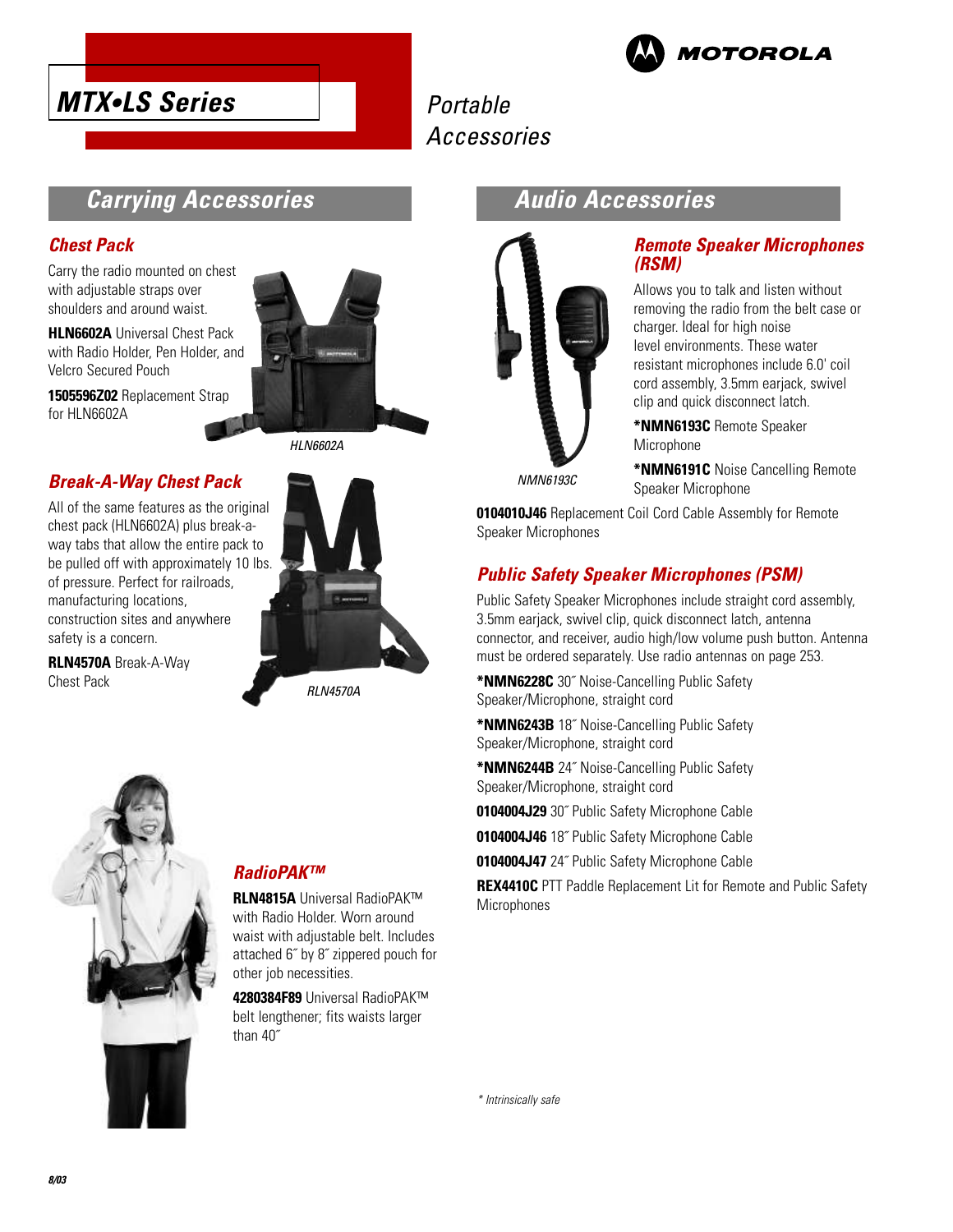

# **Audio Accessories**

#### **RSM Accessories**

**MTX•LS Series**

#### **Epaulet Strap**

Black leather epaulet strap secures remote speaker microphone to epaulet straps on shirt or jacket and accommodates back clip in leather cutouts. Snap closure secures remote speaker microphone cord to allow reliable communications in hostile environments.

**RLN4294A** Epaulet Strap, Velcro

**RLN4295A** Epaulet Strap, small clip

#### **Audio Accessories for the RSM**

Plugged into the 3.5mm earjack on the RSM audio adapter, these audio accessories will mute the speaker on the RSM allowing the user to discretely hear all incoming messages. Ideal for noisy environments. The following audio accessories can also be plugged directly into the radio with the BDN6676D audio adapter.

**BDN6781A** Pellet Style Earpiece

**BDN6719A** Flexible Ear Receiver

#### **Headsets for the RSM and PSM**

**RMN4056B** Receive-Only Dual Muff Headband Style Headset; provides 24dB of noise reduction; for use with all Remote and Public Safety Microphones with a 3.5mm threaded jack (can be plugged directly into radio with BDN6676D adapter)



**RMN4057B** Receive-Only Hardhat Mount mounts easily to hardhats with slots and provides 22dB of noise reduction; for use with all Remote and Public Safety Microphones with a 3.5mm threaded jack (can be plugged directly into radio with BDN6676D adapter)





RLN4295A

# **Audio Accessories**

#### **CommPort: Integrated Microphone/Receiver System**

CommPort system contains a miniature microphone and receiver, and connects to your two-way radio, making it possible to hear and speak under the most adverse conditions.

**\*NTN1624A** Integrated Ear Microphone/Receiver System w/Palm PTT (includes BDN6676D 3.5mm Jack Adapter)

ANNA MANA

 $\leftarrow 20000$ 

NTN1625



**\*NTN1625A** Integrated Ear Microphone/Receiver System with PTT on radio adapter (includes BDN6676D 3.5mm Jack Adapter)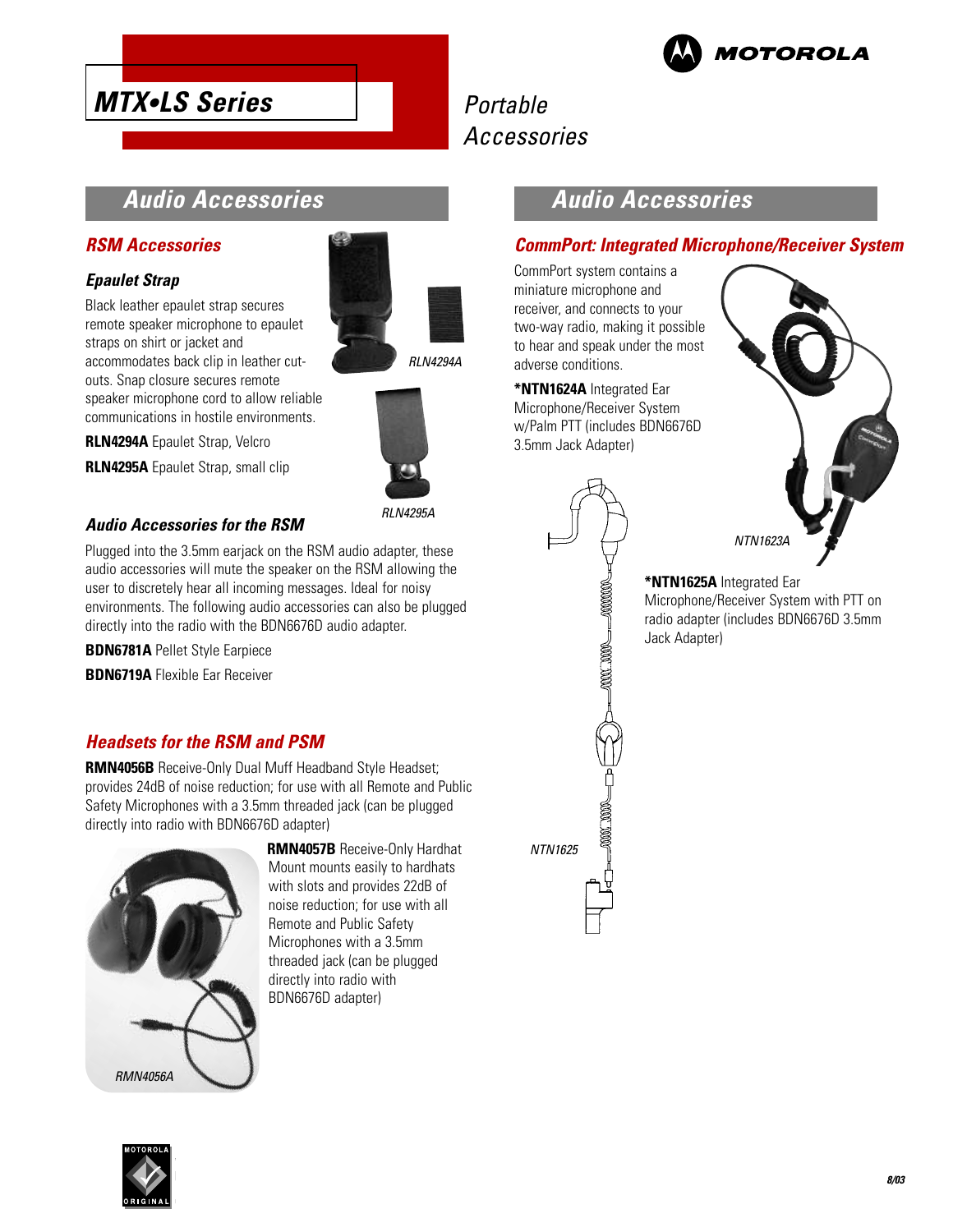



# **Audio Accessories**

**\*NTN1663A** Integrated Ear Microphone/Receiver System with Ring PTT (includes BDN6676 3.5mm Jack Adapter)

**NTN1736A** CommPort™ with Snap-on Side PTT

**NNTN4186A** CommPort Integrated Microphone/Receiver with Body Push-To-Talk Button

**NNTN4188A** Replacement Remote Push-To-Talk Body Switch

**NKN6510A** Replacement Cable for NTN1624

**NKN6508A** Replacement Cable for NTN1625

**NKN6512A** Replacement Cable for NTN1663

**NKN6525A** Replacement cable with snap on side PTT

**NTN8821A** CommPort Maintenance Kit, Includes Replacement Ear Tubes (Quantity 10), Windscreens (Quantity 2) and Microphone Seal Strips (Quantity 10)

**NTN8986A** Adhesive Pads (Quantity 90) for secure attachment to ear

**NTN8988A** Ear Straps (Quantity 10), for secure attachment to ear

**4285838B01** Replacement Collar Clip

**4202006A01** Replacement Back Cover Clip

**RLN5037A** Replacement Ear tubes (Quantity 10)

# **Audio Accessories**

#### **Surveillance Accessories**

Surveillance accessories allow the user to privately receive communications with the earpiece and are ideal when environments require discrete communications.

The following surveillance accessories require the BDN6676D (3.5 mm threaded adapter jack) that attaches to the radio, unless being used with speaker/microphone.

Receive-only Surveillance Kit (1-Wire)

**\*BDN6664A** Beige

**\*BDN6665A** Beige

**BDN6726A** Black

**BDN6727A** Black

BDN6664A

Receive-only Surveillance Kit with Volume Control (1-Wire)

**\*BDN6666A** Beige **BDN6728A** Black

Surveillance Kit with Microphone and Push-To-Talk Combined (2-Wire)

**\*BDN6667A** Beige

**\*BDN6669A** Beige

**BDN6729A** Black

**BDN6731A** Black

Surveillance Kit with Microphone and Push-To-Talk Separate (3-Wire)

**\*BDN6668A** Beige

**\*BDN6670A** Beige

**BDN6730A** Black

**BDN6732A** Black

**\*BDN6676D** 3.5mm Jack Adapter with Quick Disconnect Latch



BDN6667A

BDN6666A

BDN6668A

\* Intrinsically safe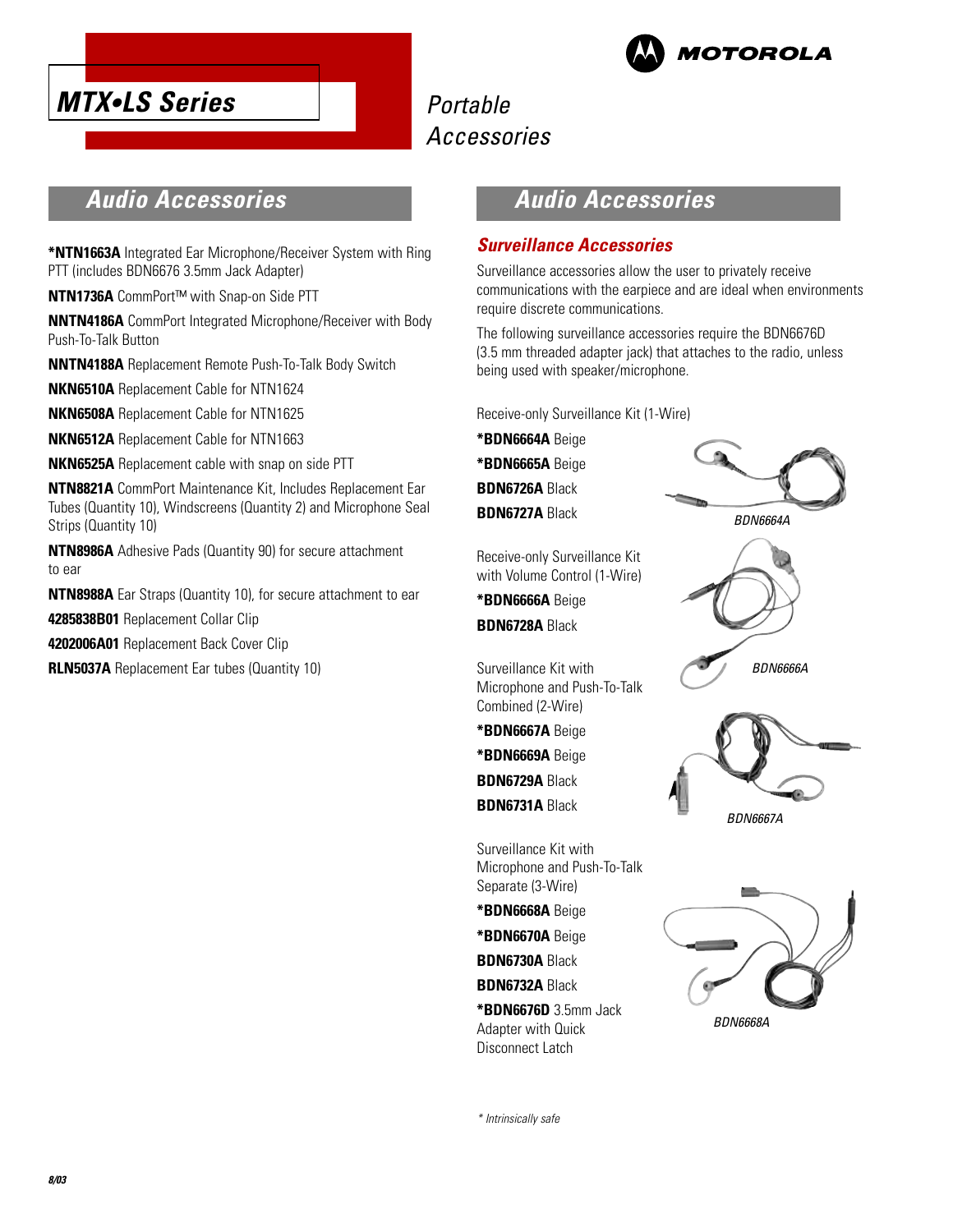

# **Audio Accessories**

#### **Surveillance Kit Replacement Accessories**

**5080369E38** Standard Earpiece Assembly, includes earphone, earloop and eartip, beige

**5080370E90** Standard Earpiece Assembly includes earphone, earloop and eartip, black

**MTX•LS Series**

**5080369E39** Extra Loud Assembly, includes earphone, earloop and eartip, beige



5080370E92

**5080370E91** Extra Loud Earpiece Assembly, includes earphone, earloop and eartip, black

**5080369E40** Plastic Urethane Earloop, beige

**5080370E92** Plastic Urethane Earloop, black

**5080371E73** Standard Rubber Eartip, beige, pack of 25 **5080371E75** Standard Rubber Eartip, black, pack of 25 **5880377E06** Plastic Eartip Adapter, pack of 10

# **Audio Accessories**

#### **Completely Discrete Earpiece**

Remain discretely in touch with this miniaturized receiver. All messages received through the user's two-way radio are inductively relayed to the wireless earpiece in the user's ear. Inductive neckloop is easily hidden under the user's clothing for covert operations. Neckloop attaches to the user's Motorola Surveillance Kit providing completely discrete two-way communications. Security operatives, public safety officials, and private investigators can communicate with ease without any visible equipment. Small as it is, it offers a full range of audio functions including automatic squelch, automatic gain control and noise filtering. Must be used in conjunction with a Motorola Surveillance Kit. Just remove the earpiece on any standard 2- or 3-wire surveillance kit and plug in the neckloop for completely discrete communication.

**RLN4922A** Completely Discrete Earpiece Kit; includes wireless earpiece, inductive neckloop, 6 spare batteries and 5 spare ear wax guards

**RLN4919A** Ear Wax Guards, 5 per pack **RNN4005A** 1.4V Battery, 6 per pack



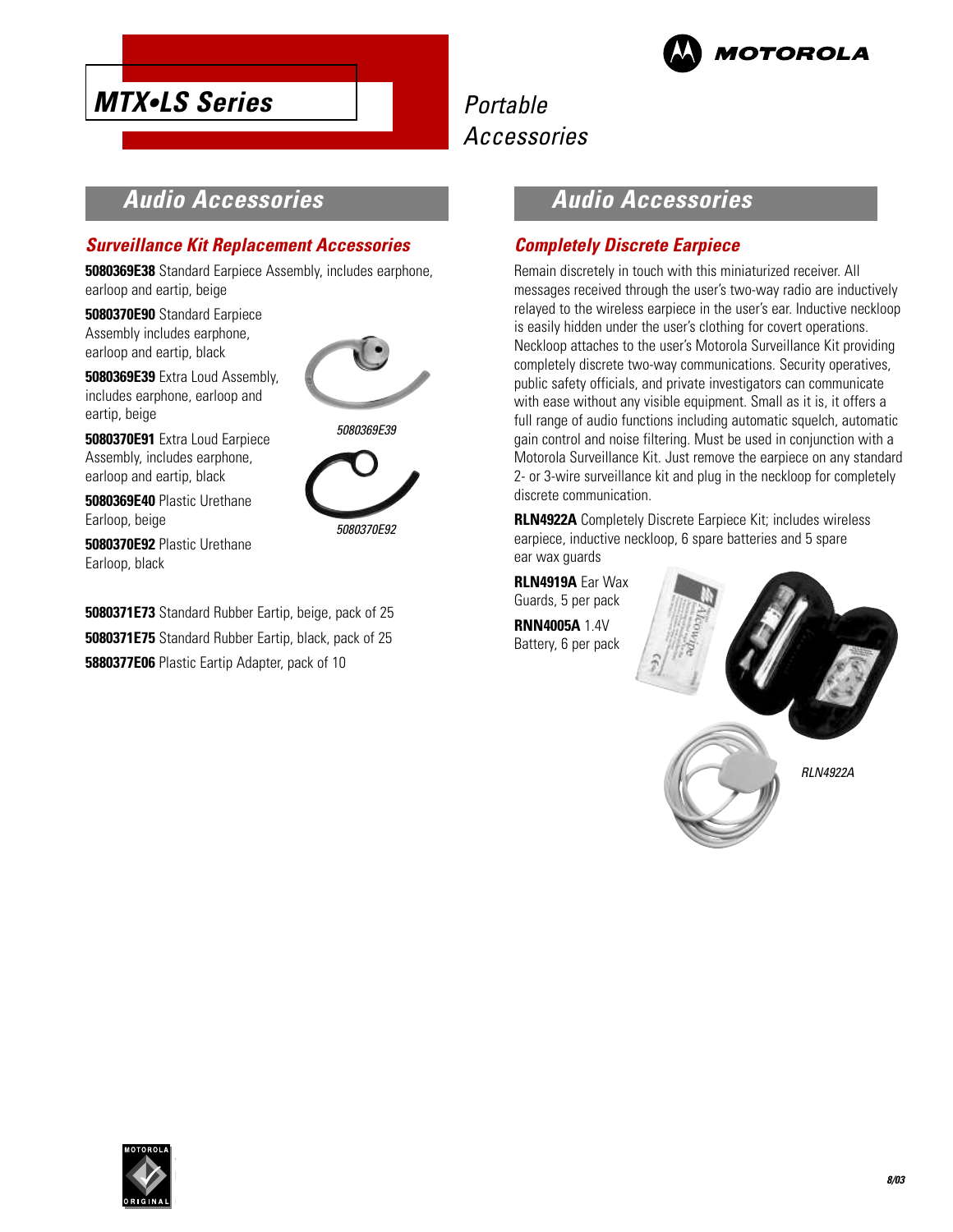



# **Audio Accessories**

#### **Noise Kits**

Lightweight translucent tube attaches to Motorola surveillance accessories. Clothing clip prevents the accessory from being pulled from the ear due to body movement or head rotation.



**NTN8370A** Extreme Noise Kit, includes 2 foam earplugs for loud environments, provides 24dB noise protection

**NTN8371A** Low Noise Kit, includes rubber eartip for low noise environments

**5080384F72** Replacement Foam Plugs; pack of 50 (for use with NTN8370A)

### **Clear Comfortable Earpiece**

The clear comfortable earpiece forms to the inside of your ear and is perfect for low noise environments. Compatible with the NTN8371A, clear acoustic tube assembly, and most surveillance kits (1-, 2- and 3-wire). This earpiece is made of easy-to-clean chemically inert, hypoallergenic material.There are 3 items needed to make this product work:

- 1. Clear Comfortable Earpiece
- 2. Clear Acoustic Tube Assembly (NTN8371A)
- 3. Surveillance Kits

**RLN4760A** Small Custom Earpiece, right ear

**RLN4763A** Small Custom Earpiece, left ear

**RLN4761A** Medium Custom Earpiece, right ear

**RLN4764A** Medium Custom Earpiece, left ear

**RLN4762A** Large Custom Earpiece, right ear

**RLN4765A** Large Custom Earpiece, left ear



Acoustic Tube\* with Earphone

## **Audio Accessories**

#### **Ear Microphone System (EMS)**

This compact unit picks up the voice through bone vibrations in the ear canal. The miniature earpiece leaves the hands free and face unobscured when worn by rescue and hazard protection personnel, who still retain the ability for direct hearing and speaking. For personnel required to wear breathing apparatus, communications with protective masks are as clear as communications without. And its high speech clarity under noisy environments makes it ideal for high noise environments. Available in PTT or Voice Activated (VOX). Interface Module needs to be ordered separately for EMS to work

**\*BDN6677A** Ear Microphone for Standard Noise Levels (up to 95dB, black)

**\*BDN6678A** Ear Microphone for Standard Noise Levels (up to 95dB, beige)

**\*BDN6641A** Ear Microphone for High Noise Levels (up to 105dB)



BDN6641A **Requires** interface module, sold separately



### **Interface Module For EMS**

**\*BDN6708B** Push-To-Talk Interface Module **\*BDN6671B** Push-To-Talk or Voice-Activated Interface Module

BDN6708B

\* Intrinsically safe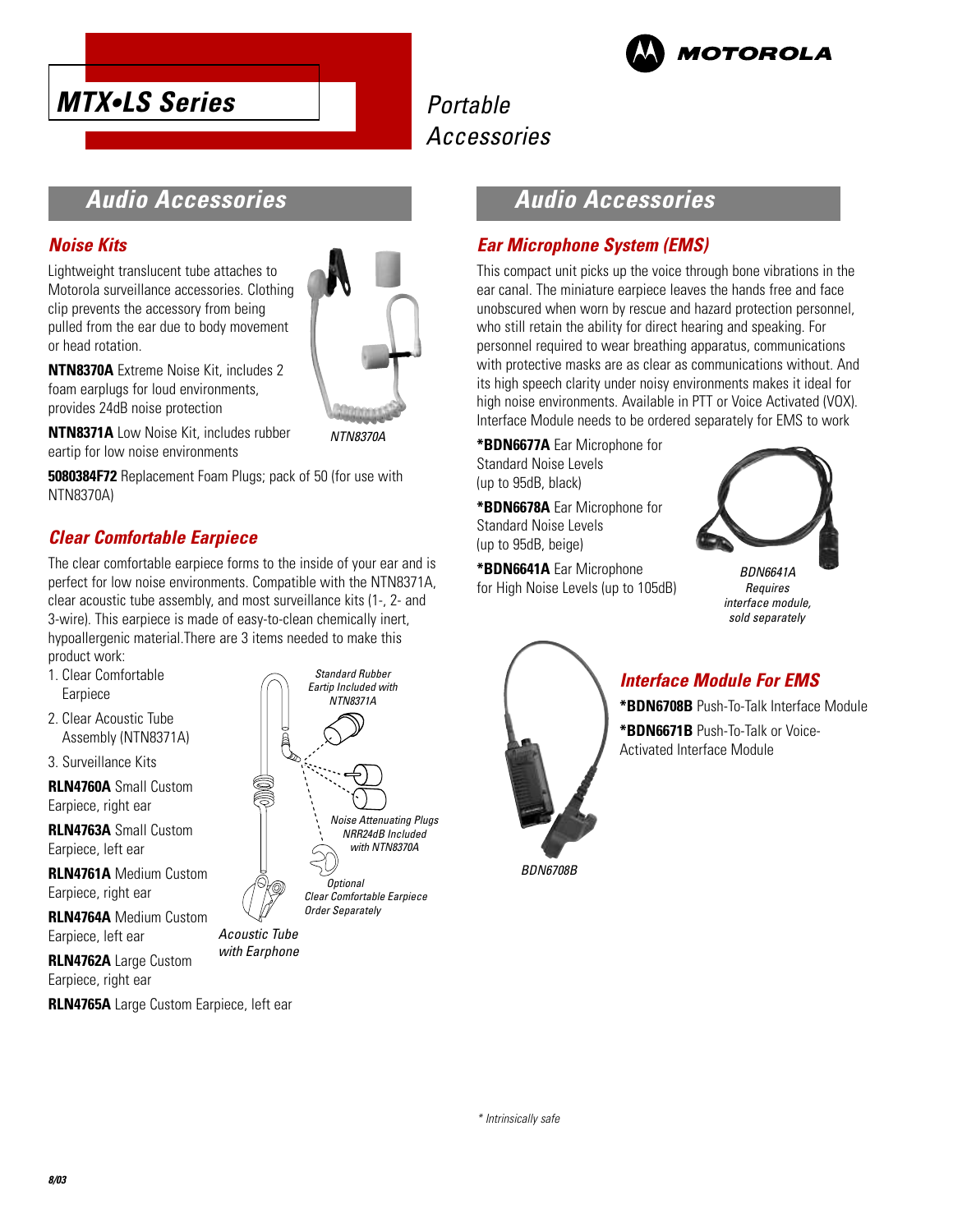

# **Audio Accessories**

#### **Optional Accessories For EMS**

**MTX•LS Series**

**\*0180358B38** Remote Push-To-Talk Ring Switch

**0180300E83** Remote Push-To-Talk Body Switch

0180358B33



**0180300E25** Earguard with Adjustable Loop; secures ear mic in ear

> **0180358B32** Earholder, black size small; secures ear mic in ear

**0180358B33** Earholder, black, size medium; secures ear mic in ear

**0180358B34** Earholder, black, size large; secures ear mic in ear

**0180358B35** Earholder, clear, size small; secures ear mic in ear

**0180358B36** Earholder, clear, size medium; secures ear mic in ear

**0180358B37** Earholder, clear, size large; secures ear mic in ear

**4280369E44** Replaceable Belt Clip with Screws

**5080358B28** Eartips, black, size medium (10 per pack)

**5080358B29** Eartips, black, size large (10 per pack)

**5080358B30** Eartips, beige, size medium (10 per pack)

**5080358B31** Eartips, beige, size large (10 per pack)

#### **Flexible Ear Receiver**

**BDN6719A** Ear Receiver with 3.5 mm Threaded Plug, requires adapter BDN6676D unless being used with speaker microphone

**7580372E11** Replacement Foam Ear Cushions for BDN6719A



# **Audio Accessories**

#### **Pellet Style Earpieces**

**BDN6780A** Single Earbud with Microphone and Push-To-Talk, requires adapter BDN6676D, unless being used with speaker microphone

**BDN6781A** Single Earbud, receive only; requires adapter BDN6676D unless being used with speaker microphone



#### **Lightweight Headsets**

Lightweight headsets allow for high clarity, hands-free, discrete two-way communication, while adding comfort necessary for extended wear in moderate noise environments. Requires BDN6676D Audio Adapter.

**\*NMN6245A** Single Muff Lightweight Headset with In-line Push-To-Talk Switch (requires BDN6676D adapter)

**\*NMN6246B** Ultralite Headset with Boom Microphone and In-line Push-To-Talk Switch; ear bud style receiver (requires BDN6676B adapter)

**\*NMN1020A** Lightweight Headset with Boom Microphone to be worn on a helmet or safety glasses. Includes NKN6498A adapter cable. Requires BDN6676D adapter. FM approved.

**NKN6498A** Headset Adapter Cable for use with NMN1020A

**REX4648A** Replacement Foam Earpad and Windscreen Kit for NMN6245A

**5080574E02** Foam Earpads for use with NMN6245A, 10 per pack

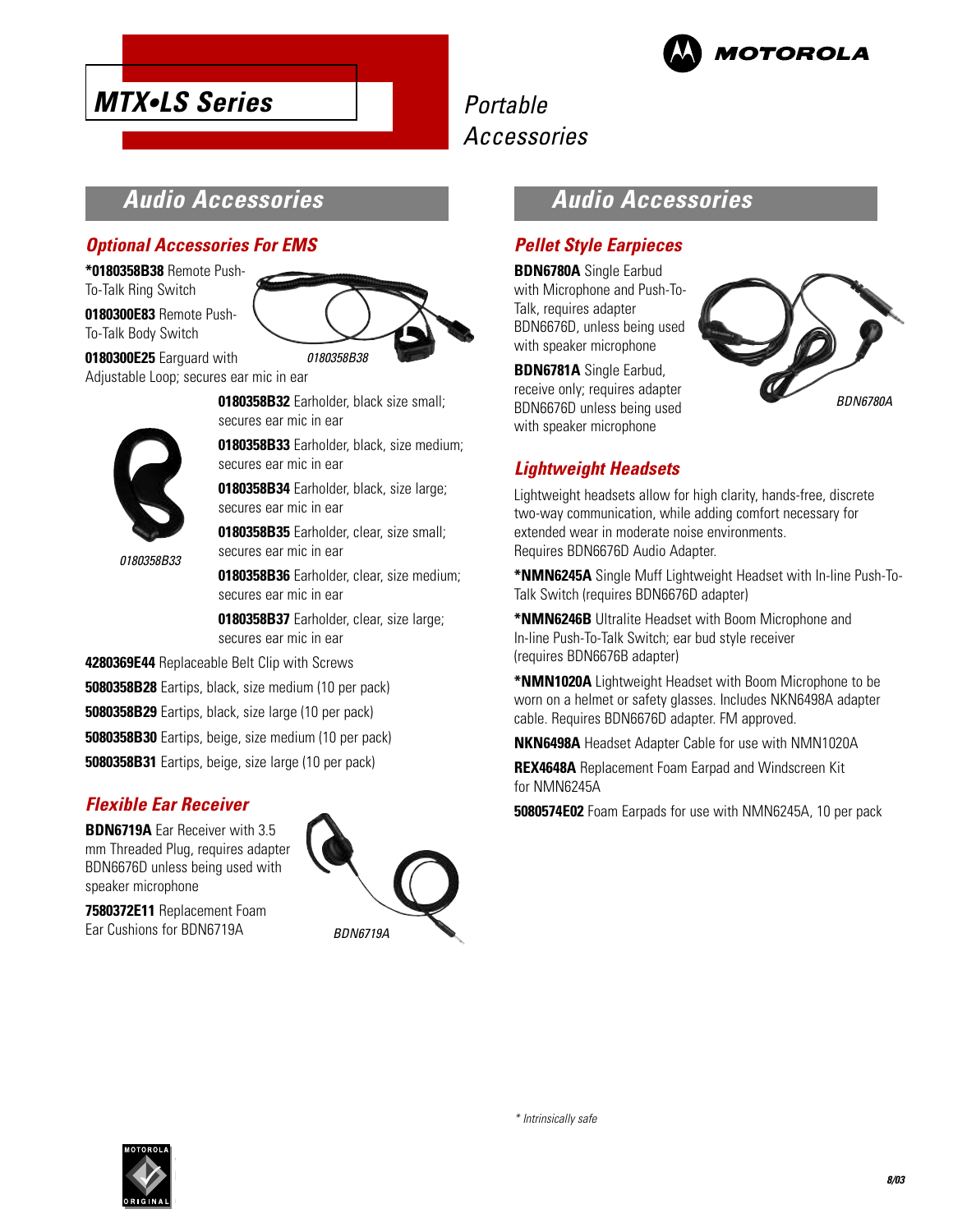



# **Audio Accessories**

#### **Medium Weight Headsets**

Medium Weight Headsets offer high-clarity sound with the additional hearing protection necessary for providing consistent, clear two-way radio communications in harsh, noisy situations.

**\*NMN6258A** Medium Weight Headset, over the head with In-Line PTT, Noise Reduction  $Rating = 24dB$ 

**\*NMN6259A** Medium Weight Headset, behind the head with In-Line PTT, Noise Reduction Rating = 24dB



**7580376E34** Replacement Foam Earseals, 1 pair

**1580376E32** Replacement Cloth Covers for Earseals, 1 pair

**5080548E02** Replacement Windscreen for Boom Microphone

**3280376E35** Replacement O-ring for Windscreen

**4204004K01** Replacement Adjustable Headstrap for NMN6259A

**RKN4095A** Radio Adapter Cable with IN-Line PTT for use with RMN4051A

### **Tactical Medium Weight Headsets**

Same high-clarity sound and additional hearing protection as our standard medium weight headsets while including two microphones on the outside of each earcup which reproduces the ambient sound

back into the headset. Harmful sounds are suppressed to a safe level and low sounds are amplified up to 5 times but never more than 82dB. Includes on/off volume control on ear cups.

**RMN4052A** Tactical Headband Style Headset, grey; provides 24dB of noise reduction and requires RKN4095A adapter cable



# **Audio Accessories**

**RMN4053A** Tactical Hardhat Mount Headset mounts easily to hardhats with slots; provides 22dB of noise reduction and requires RKN4095A adapter cable, hardhat not included

**RKN4095A** Radio Adapter Cable with IN-Line PTT for use with RMN4051A and RMN4053A

**RLN4923A** Two Replacement Snap-in Earseals; Recommended replacement interval is once every six months to ensure constant level of attenuation hygiene and comfort for RMN4051A, RMN4052A, and RMN4053A.

#### **Heavyduty Headsets**



Heavyduty headsets include noisecancelling boom microphones and can be worn with or without a hardhat. Headsets are for use in noise levels up to 125 dB. The Push-To-Talk switch is located on the earcup. The VOX module is contained within the headset on voice activated units. Heavyduty headsets require radio adapter cable BDN6673B, to be ordered separately.

BDN6645A (shown with BDN6673B)

**\*BDN6645A** Push-To-Talk Headset with Boom Microphone; requires adapter cable BDN6673B; noise reduction rating=24dB



(shown with BDN6673B)

**\*BDN6636B** Voice-activated Headset with Throat Microphone; requires adapter cable BDN6673B; noise reduction rating=24dB

**\*BDN6673B** Radio Adapter Cable

\* Intrinsically safe



BDN6635B (shown with BDN6673B)

**\*BDN6635B** Voice-activated Headset with Boom Microphone; requires adapter cable BDN6673B; noise reduction rating=24dB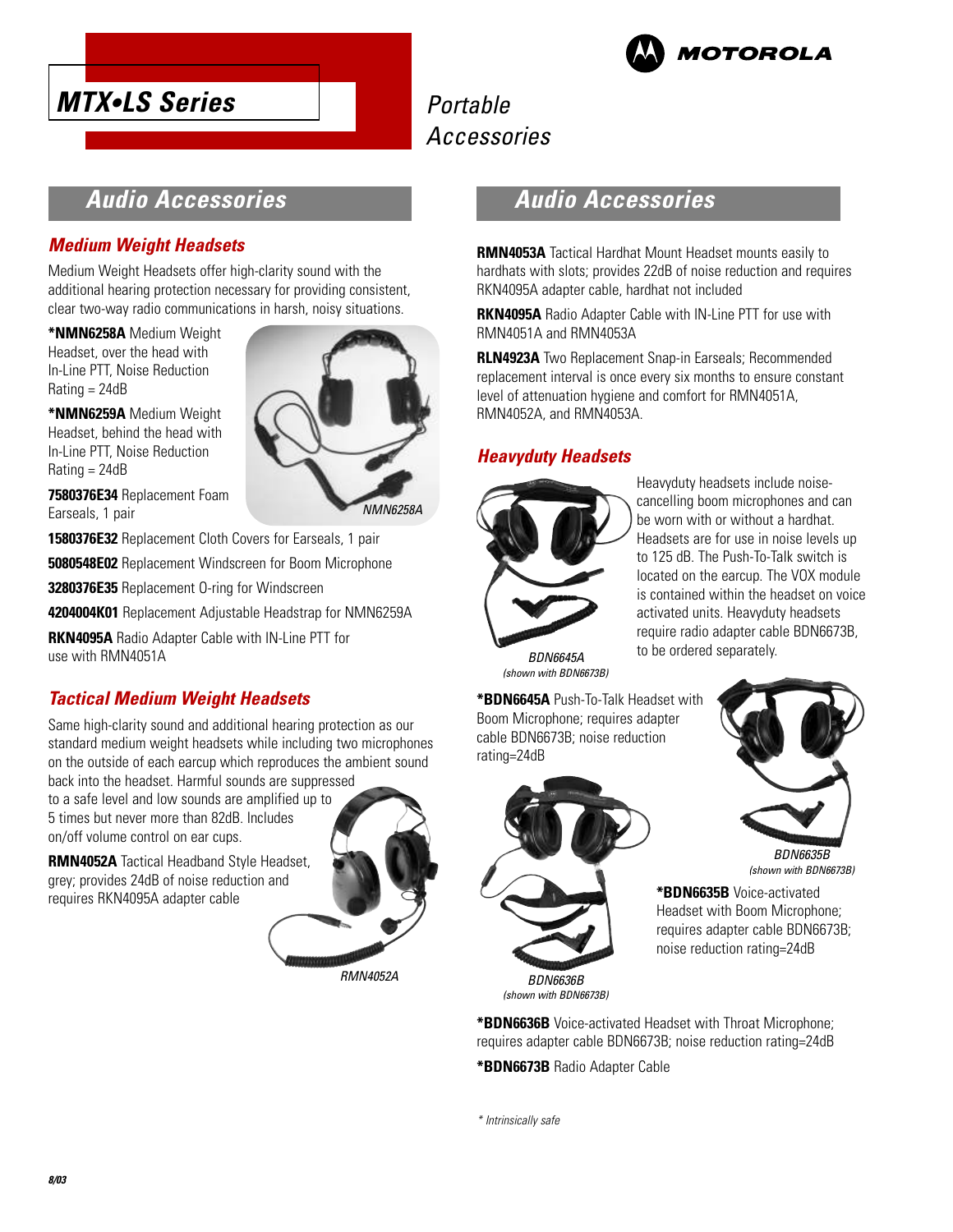

NAF4000B

8505884R02

8505241U06

# **MTX•LS Series**

# Antennas

# **Portable Antennas**

#### **Flexible Whip Antennas**

Antenna has a one-piece finish and steel core for optimal strength and better radiation characteristics. Provides more comfort when radio is worn on the belt.

#### **8505241U05**

Flexible Whip, 403-520MHz, 6˝

**8505241U03** Flexible Whip, 806-870MHz, 7˝

**8505241U04** Flexible Whip, 896-941MHz, 7˝

#### **Helical Antennas**

Helical are sturdy and dependable for years of failsafe communication. Each antenna is designed and built to quality standards. The skirt at the base of the connector helps to seal out damaging elements. Connector is made of plated brass material for long life.

**8505644V01** Helical, 136-151MHz, 6˝

**8505644V02** Helical, 151-162MHz, 6˝

**8505644V03** Helical, 162-174MHz, 6˝

**8505644V04** Helical, 403-435MHz, 3˝

**8505644V05** Helical, 435-470MHz, 3˝

**8505644V06** Helical, 470-520MHz, 3˝



8505644V04

## **Portable Antennas**

#### **Dipole Antennas**

Dipole molded antennas are injection molded in lasting polyurethane. The wide skirt at the bottom of the connector protects against damaging environmental elements. The dipole antenna is ideal when strong and solid signal clarity is demanded.

#### **NAF4000B**

Dipole, 806-869MHz, 8˝

**8505884R02** Dipole, 896-941MHz, 8˝

#### **Wideband Antenna**

Wideband antenna is ideal when radio is used in different frequencies since one antenna will cover all ranges.

**8505518V01** Wideband, 136-174MHz, 6˝

#### **Stubby Antenna**

This quarterwave stubby antenna is ideal when radio is worn on the belt because the short antenna is non-obtrusive. This is a broadband antenna that can be used for both 800MHz and 900MHz applications.

**\*8505241U06** Stubby, 806-941MHz, 4˝

# **Miscellaneous Accessories**

#### **Replacement Kit**

**REX4398A** 2/8/16 Channel Cosmetic Replacement Kit

### **Public Safety Tilt Switch**

An external emergency switch that is activated when the unit is tilted at a greater than 60 degree angle. Delay times are factory programmed for 8 seconds and are not field programmable. The emergency feature must be programmed into the radio to enable the tilt switch option. FM approved. Not compatible with the JT1000.

**NTN7660A** Public Safety Tilt Switch

\*8505241U06 is a broadband antenna that operates in the 800/900 MHz band

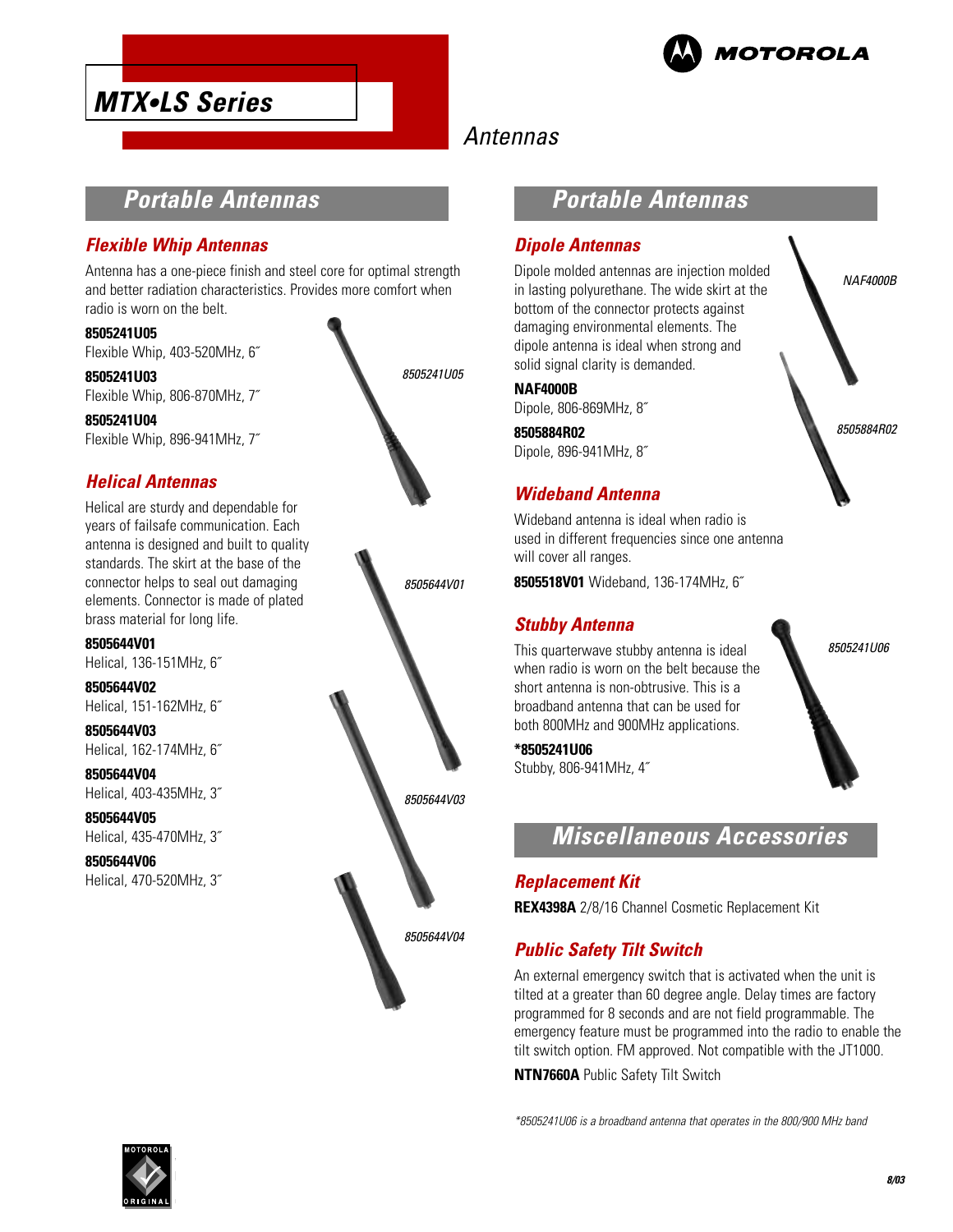



# **Batteries**

## **Portable Batteries**

#### **Nickel-Cadmium Premium**

Part Number: **NTN7143CR** Volts: 7.5 Avg. mAh: 1200 Height: 6˝ Intrinsically Safe: No

Part Number: **NTN7144CR** Volts: 7.5 Avg. mAh: 1500 Height: 6˝ Intrinsically Safe: No



#### NTN7143CR

### **Portable Batteries**

| Part Number: NTN7341AR  |
|-------------------------|
| Volts: 7.5              |
| Avg. mAh: 1400          |
| Height: 6"              |
| Intrinsically Safe: Yes |
|                         |

| Part Number: NTN7372AR  |  |
|-------------------------|--|
| Volts: $75$             |  |
| Avg. mAh: 1200          |  |
| Height: 6"              |  |
| Intrinsically Safe: Yes |  |

**Nickel Metal Hydride Premium**



NTN7372AR

| Part Number: NTN7146AR  |  |
|-------------------------|--|
| Volts: $75$             |  |
| Avg. mAh: 1200          |  |
| Height: 6"              |  |
| Intrinsically Safe: Yes |  |

Part Number: **NTN7147AR** Volts: 7.5 Avg. mAh: 1300 Height: 6˝ Intrinsically Safe: Yes

Part Number: **NTN7149BR** Volts: 7.5 Avg. mAh: 1300 Height: 6˝ Intrinsically Safe: Yes CSA: Yes

Part Number: **NTN7150AR** Volts: 7.5 Avg. mAh: 1200 Height: 6˝ Intrinsically Safe: Yes MSHA: Yes



NTN7147AR

#### Part Number: **WPNN4013A** Volts: 7.5 Avg. mAh: 2000 Height: 6˝

Intrinsically Safe: No

#### Part Number: **WPNN4037A** Volts: 7.5

Avg. mAh: 1900 Height: 6˝ Intrinsically Safe: Yes

#### **Nickel-Cadmium impres™**

|                        | Part Number: HNN9028AR |
|------------------------|------------------------|
| Volts: $7.5$           |                        |
| Avg. mAh: 1500         |                        |
| Height: 6"             |                        |
| Intrinsically Safe: No |                        |
|                        |                        |

Part Number: **HNN9029AR** Volts: 7.5 Avg. mAh: 1500 Height: 6˝ Intrinsically Safe: Yes



WPNN4013A